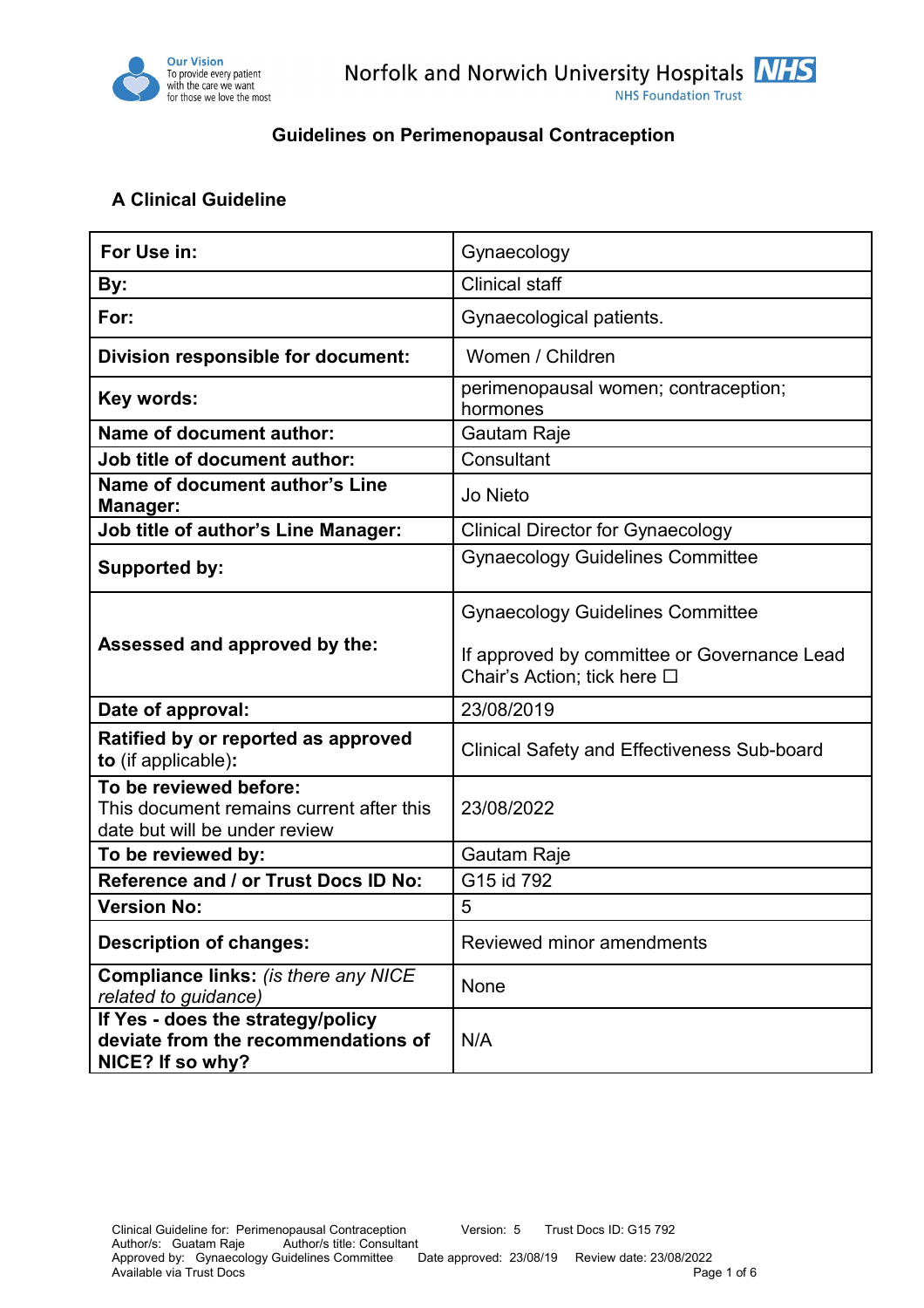# **1. General points**

- Although a natural decline in women's fertility occurs from their mid-30s, effective contraception is required to prevent an unintended pregnancy. Furthermore, mistakenly relaxed contraceptive vigilance after the age of 40 is a common phenomenon and around 23% of conceptions in women in this age group end in termination.
- Women aged over 40 can be advised that no contraceptive method is contraindicated by age alone. Health professionals prescribing or advising on contraception should be guided by the *UK Medical Eligibility Criteria for Contraceptive Use* (UKMEC) 2009. Clinical judgement is also required, particularly when prescribing for women with multiple medical and social factors.
- Women over 40 with a significant change in their bleeding pattern should have appropriate gynaecological assessment and investigation, whether or not they are using a contraceptive method.
- Women over 40 should be asked about any urogenital symptoms or sexual issues they may be experiencing.
- Women over 40 should be informed of the age related increased background risk of cardiovascular disease, obesity and of breast and most gynaecological cancers as this may affect choice of contraceptive method.
- Women should be informed that contraception does not affect the onset or duration of menopausal symptoms but may mask the symptoms and signs of menopause.

## **2. Intrauterine methods**

- The Faculty of Sexual and Reproductive Healthcare (FSRH) supports extended use of the copper intrauterine device (IUD) until menopause when inserted at age 40 or over
- The FSRH supports extended use of a Mirena levonorgestrel releasing intrauterine system (LNG-IUS) for contraception until the age of 55 if inserted at age 45 or over, provided it is not being used as the progestogen component of hormone replacement therapy (HRT) for endometrial protection.
- Women who have undergone endometrial ablation should be advised about the potential risk of complications if intrauterine contraception is used.

#### **3. Progestogen-only Contraception** (oral, subdermal, injectable, IUS)

• There are currently four methods of progestogen only contraception (POC) available in the UK: the progestogen only pill (POP), injectable depomedroxyprogesterone acetate (DMPA), implant and the levonorgestrel-releasing intrauterine system (IUS). POC may help to alleviate dysmenorrhoea and, once pathological causes have been excluded, the IUS can be used for treatment of heavy menstrual bleeding. Women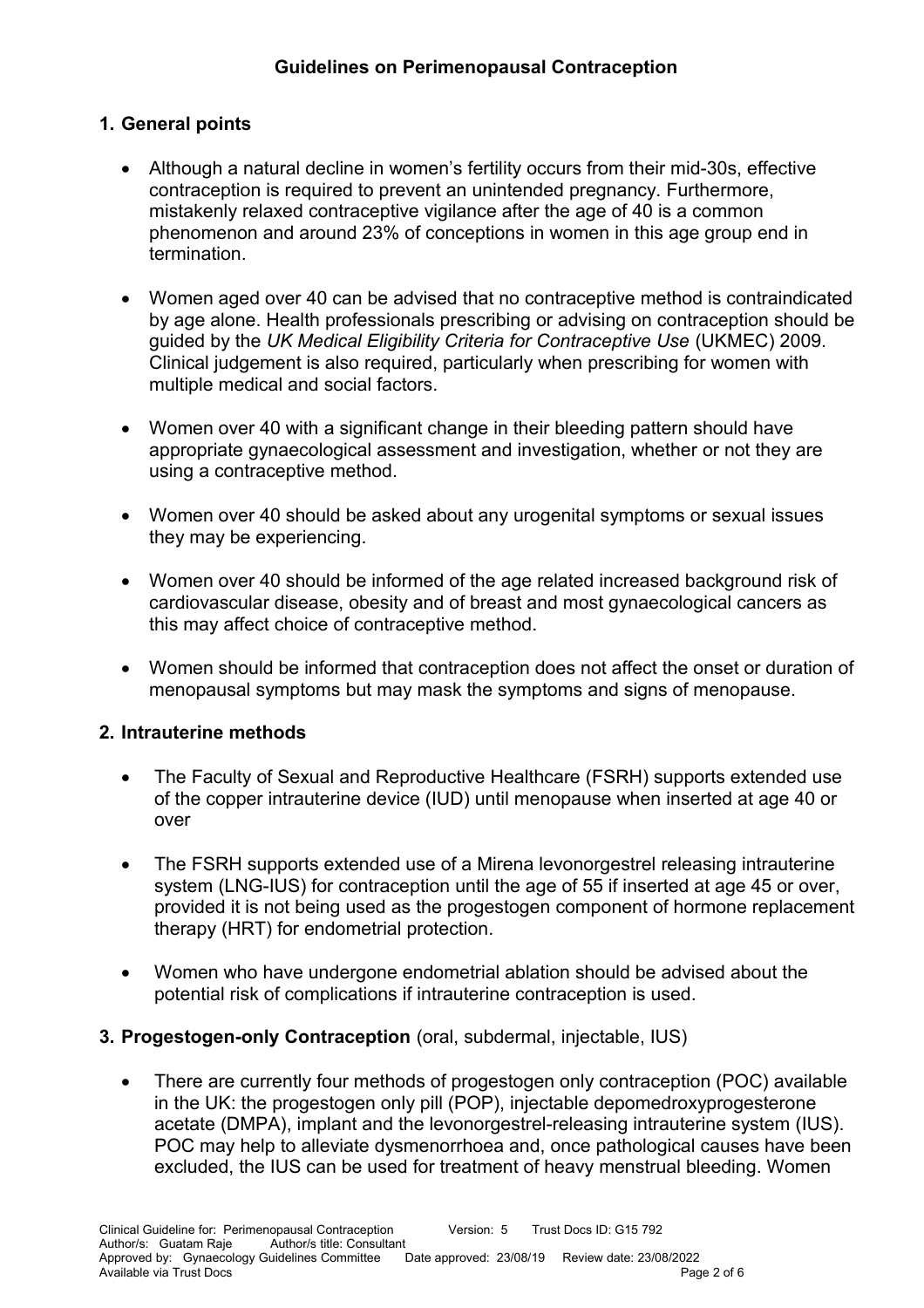should be advised that altered bleeding patterns are common with use of POC and women over the age of 45 years with excessive bleeding should undergo endometrial assessment.

**VTE, MI and stroke:** the limited data available from observational studies suggest that the use of POC is not associated with an increase in stroke or MI and that there is little or no increase in the risk of VTE. However, because of the adverse effect of progestogens on lipid metabolism, there is a theoretical risk of vascular disease in women with additional risk factors. DMPA has a greater effect on lipids than other POC methods and therefore caution is required when prescribing this method. Women without additional cardiovascular risk factors may use DMPA until age 50 years. Women over 50 should be counselled on alternative methods of contraception. In some circumstances, consideration may be given to continuation, providing the benefits and risks have been assessed and the woman informed of the potential risks.

- **Breast cancer**: the evidence of an association between breast cancer and POC is inconclusive, with only small sample sizes. Some studies suggest a risk broadly similar to that of Combined Hormonal Contraception (CHC) whilst others have suggested no increased risk or a very small increased risk. Overall most evidence is reassuring with regard to breast cancer and POC.
- **Bone health**: most of the concern surrounding bone mineral density (BMD) relates to long term use of DMPA. It is recognised that DMPA does affect BMD but that it recovers upon cessation of use. Data on fracture risk associated with DMPA use are limited. A cohort study of women aged 40-49 years reported no significant differences in BMD between users of injectables, CHC and non-user controls. The initial loss in BMD due to hypoestrogenic effects is not worsened by the onset of menopause. Women with significant lifestyle or medical risk factors for osteoporosis should consider other methods. Women over 40 using DMPA should be reviewed regularly to assess the benefits and risks of use.

## **4. Combined Hormonal Contraception** (oral, transdermal, transvaginal)

- In women *who do not smoke and who do not have risk factors for cardiovascular disease*, use of combined hormonal contraception (CHC) up to age 50 is acceptable. Women can be advised that the use of CHC may help to maintain bone mineral density, reduce menstrual pain and bleeding and reduce menopausal symptoms. Use of CHC provides a protective effect against ovarian and endometrial cancer that continues for 15 years after stopping CHC. Women can be advised that there is a reduction in benign breast disease and colorectal cancer with CHC use.
- **Venous thromboembolism (VTE):** the relative risk of VTE is increased with use of CHC. The risk of VTE increases from a baseline of 2/10,000 to 5-12/10,000 woman years although the absolute risk in both groups is small. Combined oral contraception (COC) with levonorgestrel or norethisterone should be considered first line preparations for women over 40 due to the potentially lower VTE risk compared to formulations containing other progestogens.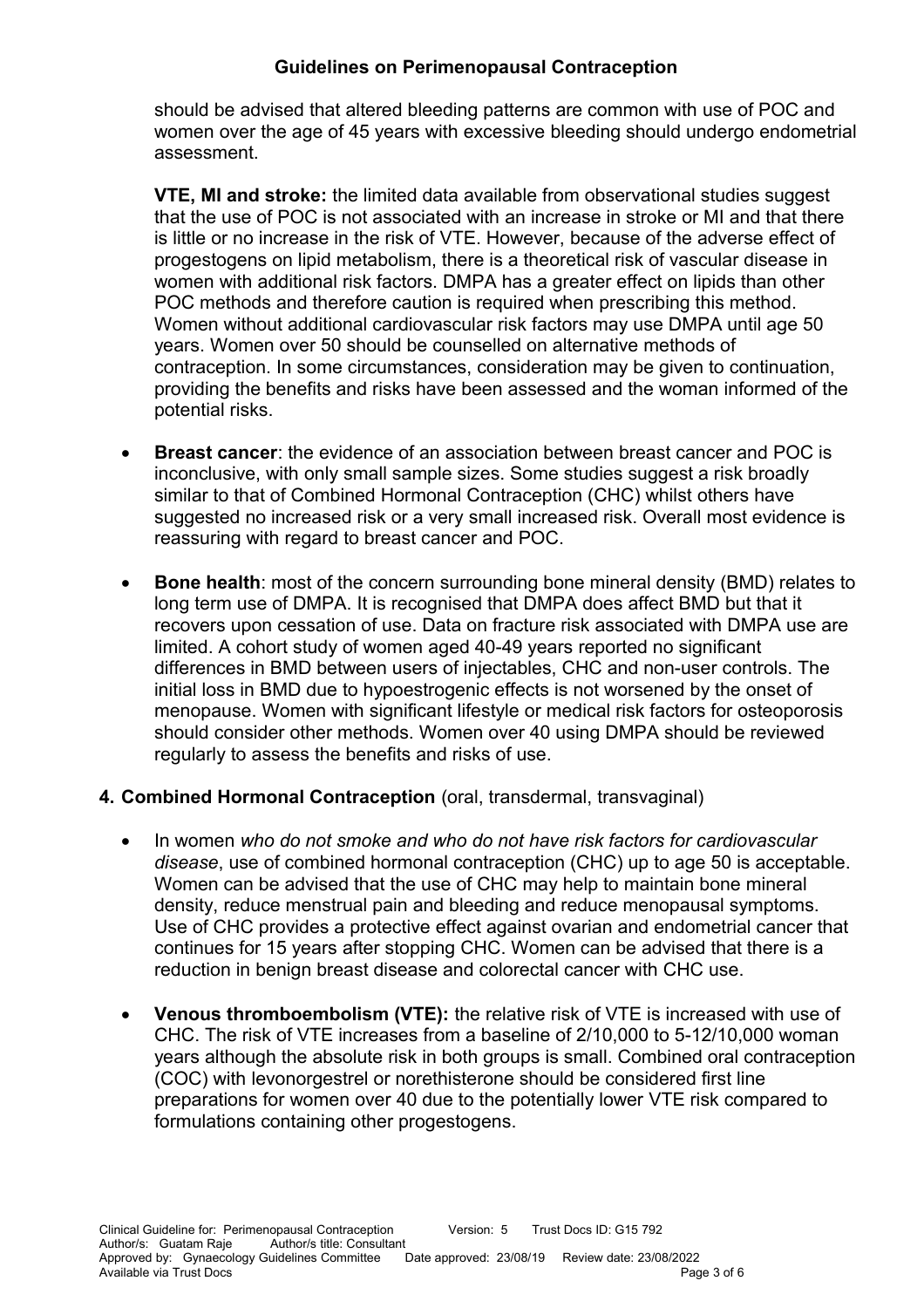- **Myocardial infarction (MI) and stroke:** the data are somewhat conflicting regarding CHC with some studies showing a small increased risk of ischaemic stroke and others showing no association. Risk may be influenced by factors such as smoking, hypertension and migraine with aura. For women over 40 without cardiovascular risk factors, a COC with ≤ 30µg ethinylestradiol should be considered first line due to the potentially lower risks of VTE, cardiovascular disease and stroke compared to the formulations containing higher doses of estrogen. As both smoking and age are independent risk factors for cardiovascular disease, UKMEC places greater restrictions on the use of CHC in women aged over 35 years who smoke. These women should be advised that the risks of using CHC outweigh the benefits. Women aged 50 and over should be advised to stop taking CHC for contraception and use an alternative, safer method.
- **Breast cancer**: meta-analyses have found a slight increased risk of breast cancer among women using COC, but with no significant risk of breast cancer by 10 years after stopping

# **5. Sterilisation**

 Clinicians should advise women that sterilisation does not alter or eliminate menstrual periods. Women who have been using another method of contraception should be made aware that bleeding patterns may well change after sterilisation because they have stopped a contraceptive method.

# **6. Emergency Contraception**

 Women over 40 who still require contraception should be offered emergency contraception after unprotected sexual intercourse if they do not wish to become pregnant.

# **7. Stopping Contraception**

- Menopause is usually a clinical diagnosis made retrospectively after 1 year of amenorrhoea. Most women do not require measurement of their serum hormone levels to make this diagnosis.
- If needed, women over 50 using progestogen only contraception, including DMPA, can have serum follicle stimulating hormone (FSH) measurements undertaken to check menopausal status. Women using CHC or HRT have suppressed levels of estradiol and gonadotrophins; measuring these hormones does not give accurate information on which to base advice regarding menopausal status and when to stop contraception.
- In general, all women can cease contraception at age 55 as spontaneous contraception after this age is exceptionally rare even in women still experiencing menstrual bleeding. If a woman aged 55 or over does not wish to stop a particular method, consideration can be given to continuation providing the benefits and risks for her as an individual have been assessed and discussed with her.
- Intrauterine devices and systems should not be left in situ indefinitely when no longer required as they can become a focus of infection.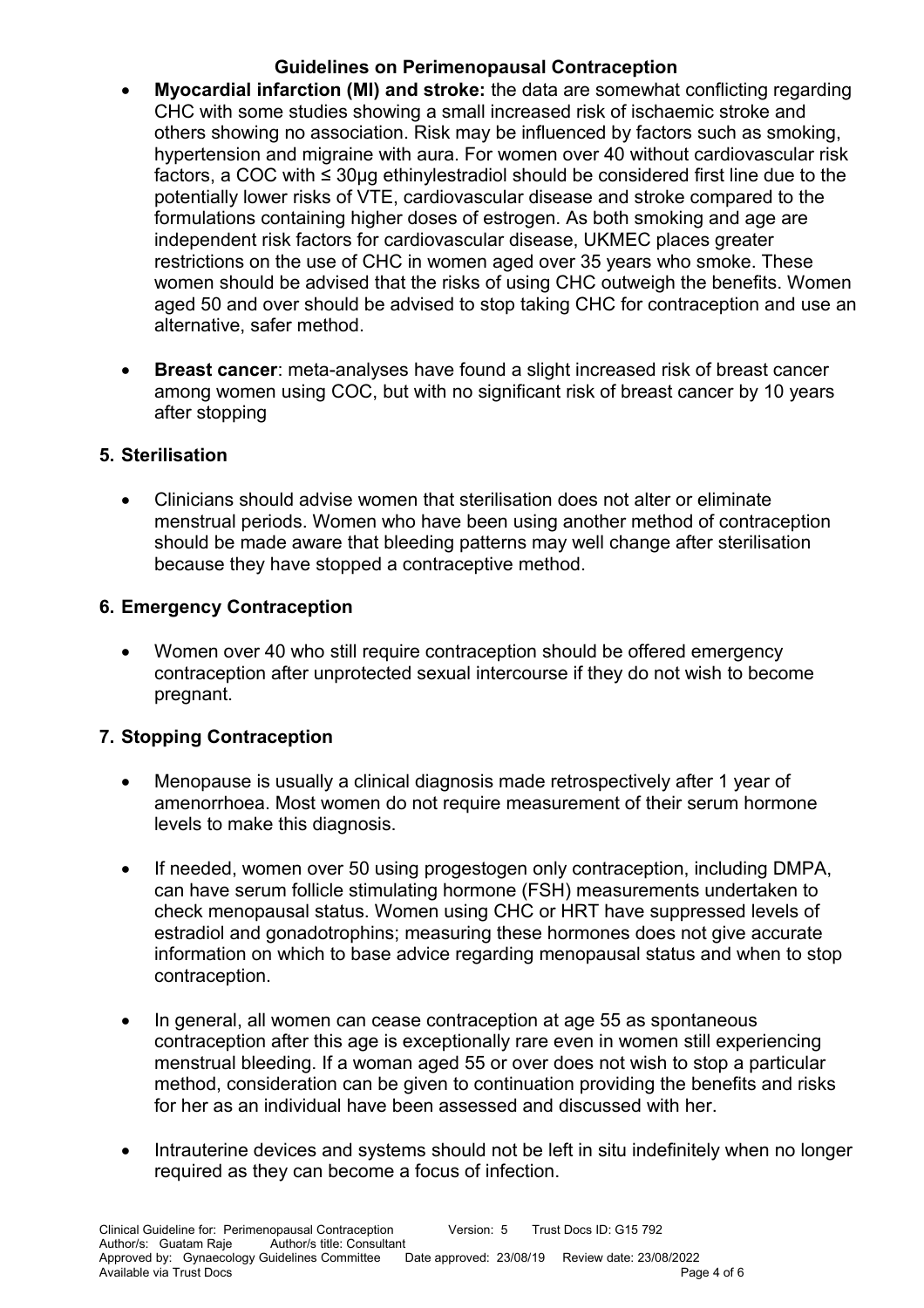| <b>Contraceptive method</b>                                                                                                                                                                                                                                                               | Age $< 50$ years                                                                                                                                                             | Age $> 50$ years                                                                                                                                                                                                                                                                                                                                                                                                                                                             |  |  |  |
|-------------------------------------------------------------------------------------------------------------------------------------------------------------------------------------------------------------------------------------------------------------------------------------------|------------------------------------------------------------------------------------------------------------------------------------------------------------------------------|------------------------------------------------------------------------------------------------------------------------------------------------------------------------------------------------------------------------------------------------------------------------------------------------------------------------------------------------------------------------------------------------------------------------------------------------------------------------------|--|--|--|
| Non-hormonal                                                                                                                                                                                                                                                                              | Stop contraception after 2<br>years of amenorrhoea                                                                                                                           | Stop contraception after 1<br>year of amenorrhoea                                                                                                                                                                                                                                                                                                                                                                                                                            |  |  |  |
| Combined hormonal<br>contraception (CHC)                                                                                                                                                                                                                                                  | Can be continued up to age<br>50 years <sup>a</sup>                                                                                                                          | Stop CHC at age 50 years<br>and switch to a non-hormonal<br>or progestogen-only method,<br>then follow advice as below.                                                                                                                                                                                                                                                                                                                                                      |  |  |  |
| <b>DMPA</b>                                                                                                                                                                                                                                                                               | Can be continued up to age<br>50 years <sup>a</sup><br>(may be continued beyond 50<br>years on an individual basis<br>after appropriate discussion of<br>risks and benefits) | Stop DMPA at age 50 years<br>and chose from options below:<br>Switch to a non-hormonal<br>method and stop after 2 years<br>of amenorrhoea<br><b>OR</b><br>Switch to POP, implant or IUS<br>and follow advice below                                                                                                                                                                                                                                                           |  |  |  |
| Implant, POP, LNG-IUS                                                                                                                                                                                                                                                                     | Can be continued to age 50<br>years or longer <sup>a</sup>                                                                                                                   | Continue method<br>If amenorrhoeic either check<br>FSH levels and stop method<br>after 1 year if serum FSH is $\ge$<br>30 IU/L on two occasions 6<br>weeks apart<br><b>OR</b><br>Stop at age 55 years when<br>natural loss of fertility can be<br>assumed for most women.<br>If not amenorrhoeic consider<br>investigating any abnormal<br>bleeding or changes in<br>bleeding pattern and continue<br>contraception beyond age 55<br>years until amenorrhoeic for 1<br>year. |  |  |  |
| <sup>a</sup> If a woman wishes to stop hormonal contraception before age 50 years she should be advised to<br>switch to a non hormonal method and to stop once she has been amenorrhoeic for 2 years (3 years<br>if ewitched from DMDA due to the notential delay in return of ovulation) |                                                                                                                                                                              |                                                                                                                                                                                                                                                                                                                                                                                                                                                                              |  |  |  |

| Table 1 Advice for women on stopping contraception |  |
|----------------------------------------------------|--|
|                                                    |  |

if switched from DMPA due to the potential delay in return of ovulation)